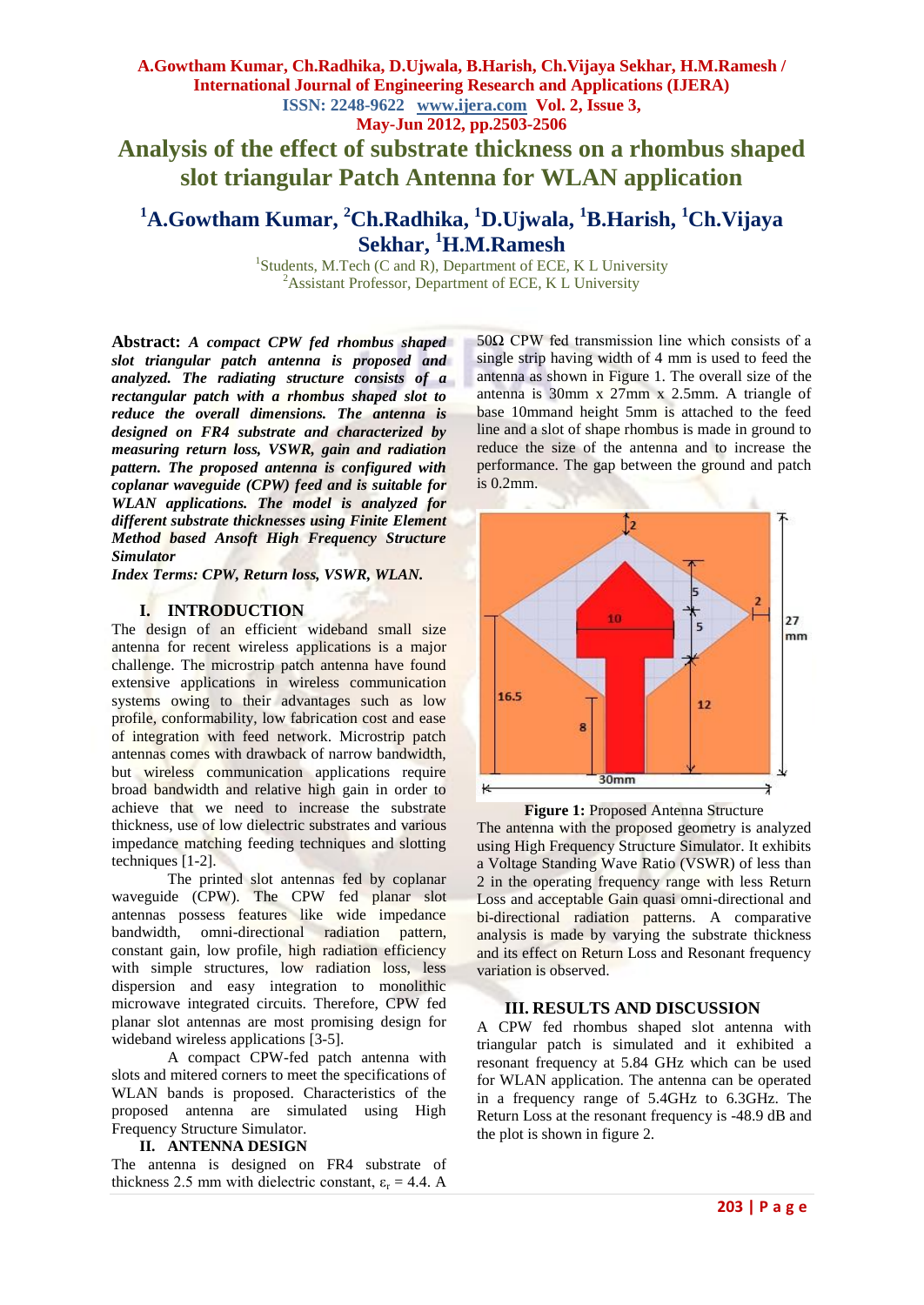## **A.Gowtham Kumar, Ch.Radhika, D.Ujwala, B.Harish, Ch.Vijaya Sekhar, H.M.Ramesh / International Journal of Engineering Research and Applications (IJERA) ISSN: 2248-9622 www.ijera.com Vol. 2, Issue 3, May-Jun 2012, pp.2503-2506**



Figure 2: Return Loss – S11 vs. Frequency The proposed antenna is tested for various substrate thicknesses of 1 mm, 1.5 mm, 2mm and 2.5 mm. From the Figure 3, when the substrate thickness increases, the reflection loss of the antenna is reduced and the resonant frequency is shifted towards the left. When  $h = 1$ mm,  $1.5$  mm,  $2$  mm,  $2.5$  mm, the corresponding return losses are -34 dB, - 37 dB, -39  $dB$  and  $-48.9$  dB respectively.





It is clear from the Figure 4 that the simulated voltage standing wave ratio (VSWR) of the proposed antenna is less than 2 for entire frequency range of 5.4 GHz to 6.3 GHz. At 5.84 GHz, the VSWR value is 1.01.



**Figure 4:** VSWR vs. Frequency Figure 5 shows the input impedance smith chart. The impedance bandwidth of 15.4% is attained from the current design



**Figure 5:** Input Impedance Smith Chart The antenna gain is observed and displayed in Figure 6. It represents Gain versus Frequency plot. At 5.84 GHz, the antenna gain is 3.9 dBi owing to high return loss of -48.9 dB. Antenna gain is often related to the gain of an isotropic radiator, resulting in units dBi.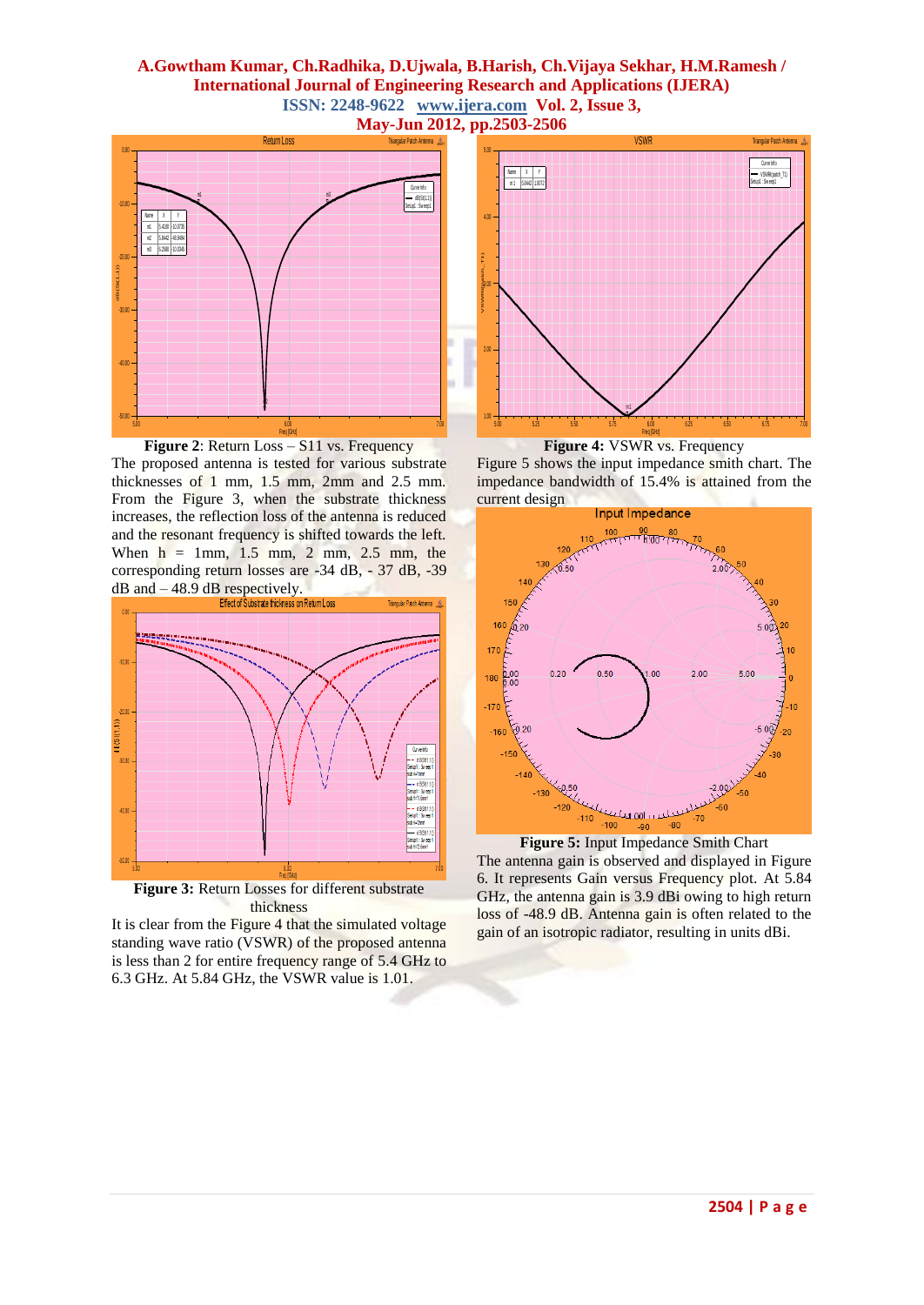## **A.Gowtham Kumar, Ch.Radhika, D.Ujwala, B.Harish, Ch.Vijaya Sekhar, H.M.Ramesh / International Journal of Engineering Research and Applications (IJERA) ISSN: 2248-9622 www.ijera.com Vol. 2, Issue 3, May-Jun 2012, pp.2503-2506**



Figures (7), (8) show the radiation pattern of the antenna. The far-zone electric field lies in the E-plane and far-zone magnetic field lies in the H-plane. The patterns in these planes are referred to as the E and H plane patterns respectively. Figure 7 shows the radiation pattern in E-plane for Phi=0 degrees and Phi=90 degrees. Figure 8 shows the radiation pattern in H-plane for Theta=0 degrees and Theta=90 degrees.



**Figure 7:** E-Plane Radiation Pattern at Phi=0 deg and Phi=90 deg

Figure 9 represents the meshing of proposed antenna ground and patch. Table 1 represents the output parameters of the antenna like Peak Directivity, Radiated Power and Radiation Efficiency etc.



**Figure 8:** H-Plane Radiation Pattern at Theta=0deg and Theta=90 deg



**Figure 9:** Mesh Generation

| S. No | Quantity                    | Value at 5.84<br>GHz |
|-------|-----------------------------|----------------------|
| 1     | <b>Max U</b>                | $0.0021184$ W/sr     |
| 2     | <b>Peak Directivity</b>     | 2.9346               |
| 3     | Peak Gain                   | 2.6944               |
| 4     | <b>Peak Realized Gain</b>   | 2.6621               |
| 5     | <b>Radiated Power</b>       | 0.0090714 W          |
| 6     | <b>Accepted Power</b>       | 0.0098801 W          |
| 7     | <b>Incident Power</b>       | 0.01 W               |
| 8     | <b>Radiation Efficiency</b> | 0.91814              |

**Table 1:** Antenna output parameters

## **IV. CONCLUSION**

A CPW fed triangular shaped patch antenna with rhombus shaped slot is proposed for Wireless Local Area Network (WLAN) application at 5.4 GHz. The